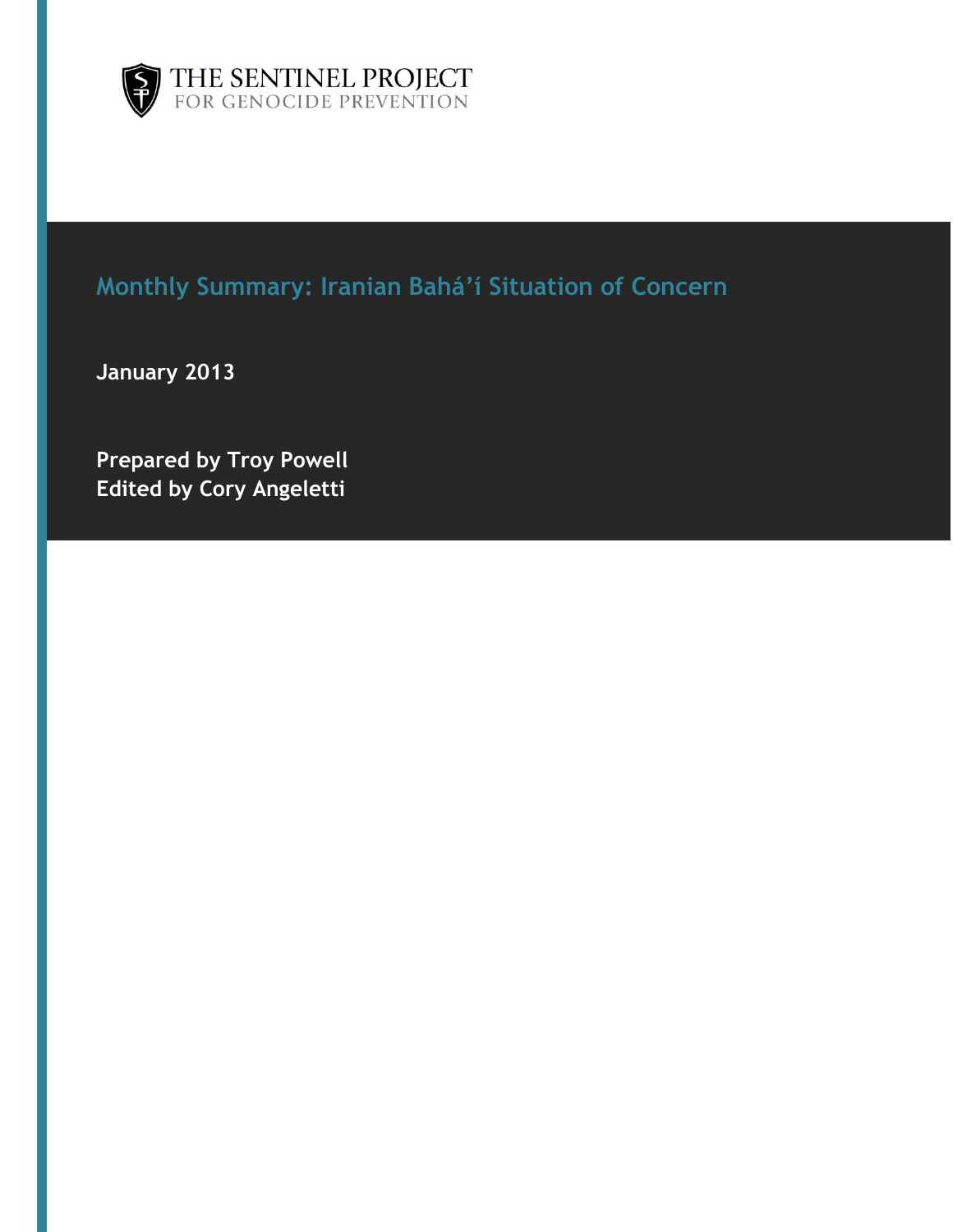

THE SENTINEL PROJECT FOR GENOCIDE PREVENTION IS A NON-PROFIT ORGANIZATION DEVOTED TO EFFECTIVE EARLY WARNING OF GENOCIDE AND THE IMPLEMENTATION OF PREVENTIVE MEASURES BEFORE LIVES ARE LOST.

WE WILL ACHIEVE THIS THROUGH THE CREATIVE USE OF TECHNOLOGY AND COOPERATION WITH THREATENED GROUPS.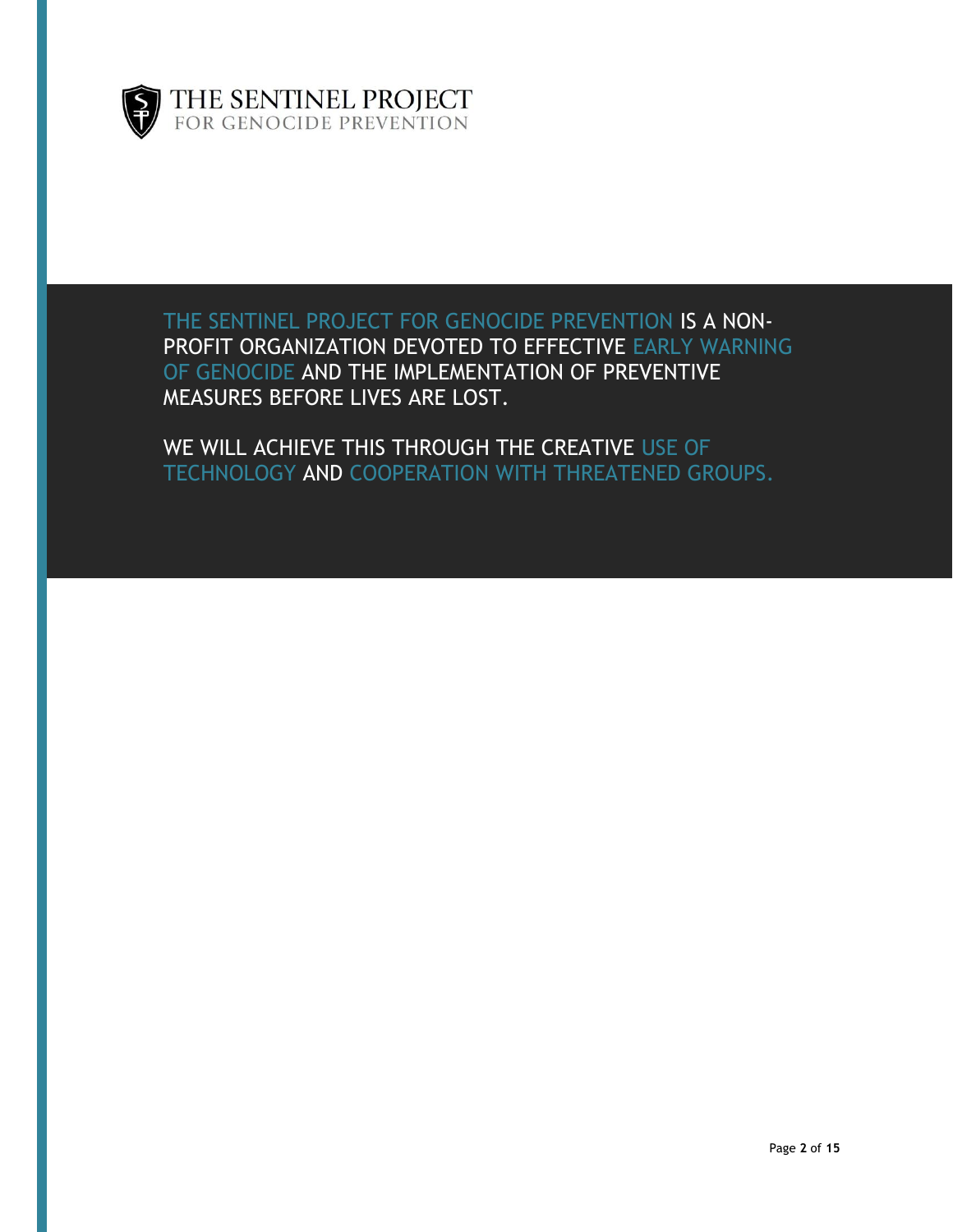

#### **Summary of Incident Types**

- 1. *Polarization Events (sentencing, expulsions, arrest, prison transfer, summons)* These are actions by the government that appear calculated to separate Bahá'í citizens from mainstream Iranian society, thereby weakening their community and socially isolating them to prevent Muslim Iranians from sympathizing with them.
- *2. Release on Bail*
- *3. Update*
- *4. International / Political Events*

#### **Commentary and Analysis**

- 5. Analyst commentary and observations
- 6. Statistics / Infographics
- 7. One Month Comparison
- 8. One Year Comparison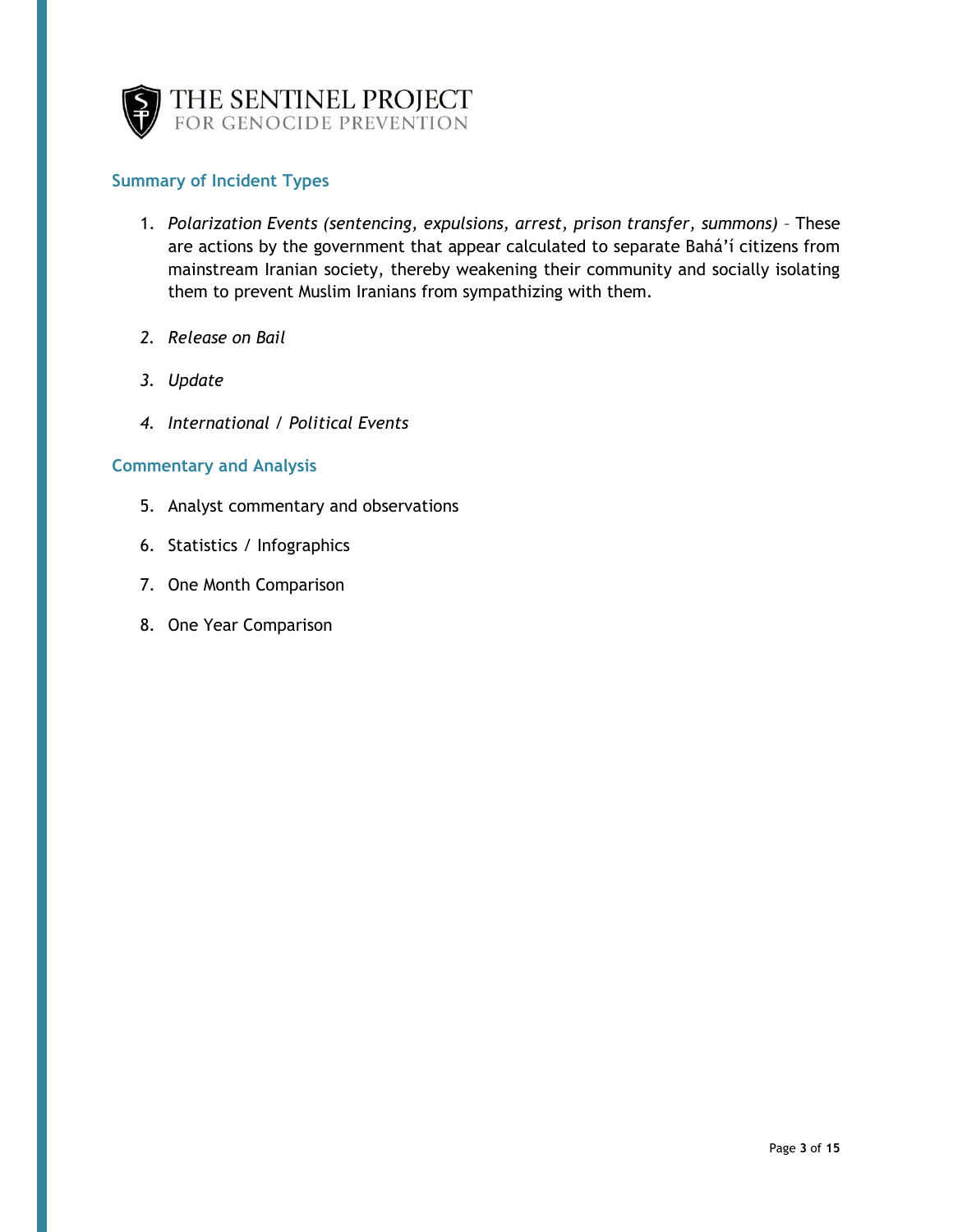

#### *1. Polarization*

#### *Arrests*

 A Bahá'í resident of Babolsar, Shekiba Vahdat, was arrested, released and then arrested once more. Vahdat received a summons to the Ministry of Intelligence on 1 January 2013 after which she was detained for two days. During this period her home was searched and some personal items were confiscated. Vahdat was arrested again on 11 January 2013 in Tabriz. There is currently no information available regarding her whereabouts or her condition.

Source: [HRANA](http://wp.me/pNMoJ-1Cb) 12 January 2013

 Two arrests were made in the county of Nur (Mazandaran Province). Security agents visited the home of Bahá'í citizen Shayda Ta'id. The agents searched her home and then arrested her and her guest, Bayan Baba'I, who is from Qaemshahr. The two were taken to the Ministry of Intelligence in Sari and were able to contact their families three days later.

Source: [HRANA](http://wp.me/pNMoJ-1D0) 25 January 2013

 Ministry of Intelligence agents visited the workplace of Fardin Aghasi a member of the Bahá'í faith who was searched and then arrested on 30 January 2013 in Urmia (West Azerbaijan). Agents went to his home, searched it and seizing books and images that related to the Bahá'í faith. Aghasi's wife, Farhnaz Maqdam, was also arrested. The couple have had one telephone call with their family since their arrest.

Source: [HRANA](http://wp.me/pNMoJ-1E7) 9 February 2012

#### *Raid*

 13 security forces comprised of seven men each carried out a systematic and coordinated search and raid of 13 homes in Qorveh (Kurdistan province). All of the homes were given a thorough search. Books, religious pictures, cameras and computer equipment were seized. The homeowners of the houses raided were all of the Bahá'í faith. Their names are as follows; Khalil Eghdamian, Kambiz Eghdamian, Saeed Mansouri, Behnam Eghdamian, Mehrdad Zarei, Tayeb Salehi, Faez Salehi, Mehdi Leghaei, Attaullah Kosari, Ziaullah Kosari, Kiomars Osafi, Koroush Osafi and Saeed Khadem.

Source: [HRANA](http://hra-news.org/263/best/14726-1.html) 20 January 2013

#### *Prison Transfer*

 Two infant children in the care of their imprisoned mothers were transferred to a hospital in Semnan. Rosam Nik-Ain, a 12-month old child, was in prison with his mother, Zahra Nik-Ain, and was recently transferred to the Emir al-Mumenin hospital on 18 December 2012. He was suffering from a severe ear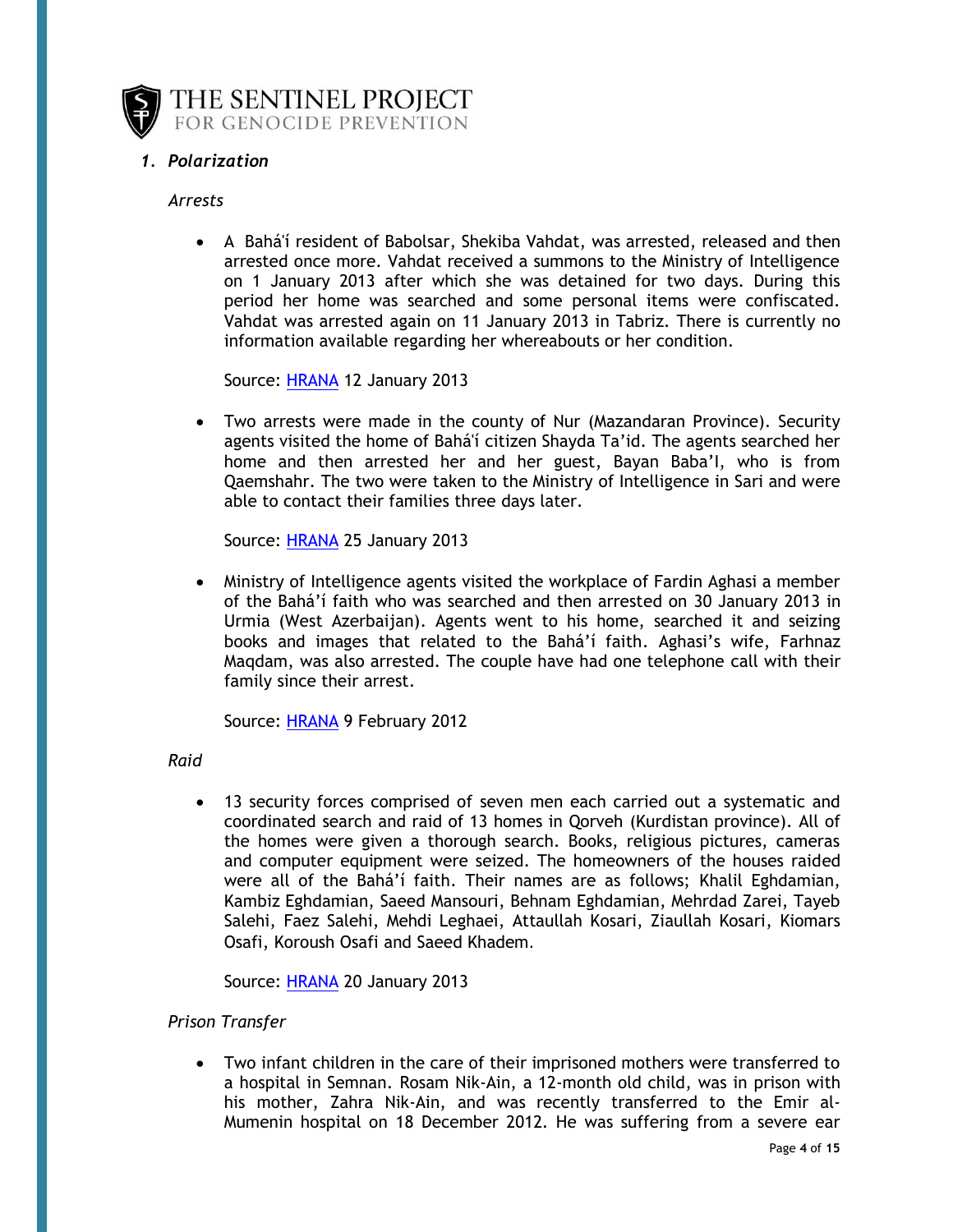

> infection and fever. Nik-Ain repeatedly asked for a furlough so that she could treat her child, however her request was denied. She was later escorted by prison guard for two brief visits to the hospital. A recent report on 2 January 2013 indicates that Nik-Ain was given five days to spend with her son. She currently serves a 23-month sentence for the charge of "propaganda against the regime," "participating in the Bahá'í '19<sup>th</sup>-day feast'", participating in Ruhi classes and organizing morality classes for Bahá'í children.

> On 26 December 2013 Barman Ehsani, the 6-month old child of Taraneh Torabi who currently imprisoned in Semnan, was taken to the Fatemiyyeh hospital to be treated for a lung infection. Torabi is serving a 30-month prison sentence for "propaganda against the regime" and participation in Bahá'í activities.

Source: [HRANA](http://wp.me/pNMoJ-1B9) 2 January 2013

#### *Questioning*

 Munireh Shah- Muhammadi was summoned by the Ministry of Intelligence in Qazvin. Her home was searched in June 2009 and religious books, a computer and other personal items were seized. She was held for a day for interrogation. Another Bahá'í from Qazvin, Behnam Momtazi, was arrested on 11 December 2013 and later freed on bail. There were six other Bahá'ís that were summoned and interrogated within this time period. However it is not confirmed whether their summons occurred in January or December. The names reported are as follows; Vahid Faroughi, Wasal Momtazi, Novid Mola'i, Mehrzad Zahra'i, Mas`ud Behrami and Mas`ud Bahaquli. These Bahá'ís were interrogated both orally and in writing, some were also asked to pledge that they would not pursue cultural or publicity work.

Source: [HRANA](http://wp.me/pNMoJ-1CI) 20 January 2013

#### *Detention*

• Shahin Negari, a teacher of the Bahá'í Institute of Higher Learning, was detained in Tehran on 12 January 2013. Security agents went to his home and arrested him in order for him to begin serving his sentence of four years. Negari was freed on bail on 28 June 2011; however his whereabouts are currently unknown.



Shanin Negari

Source: [HRANA](http://wp.me/pNMoJ-1Ct) 13 January 2013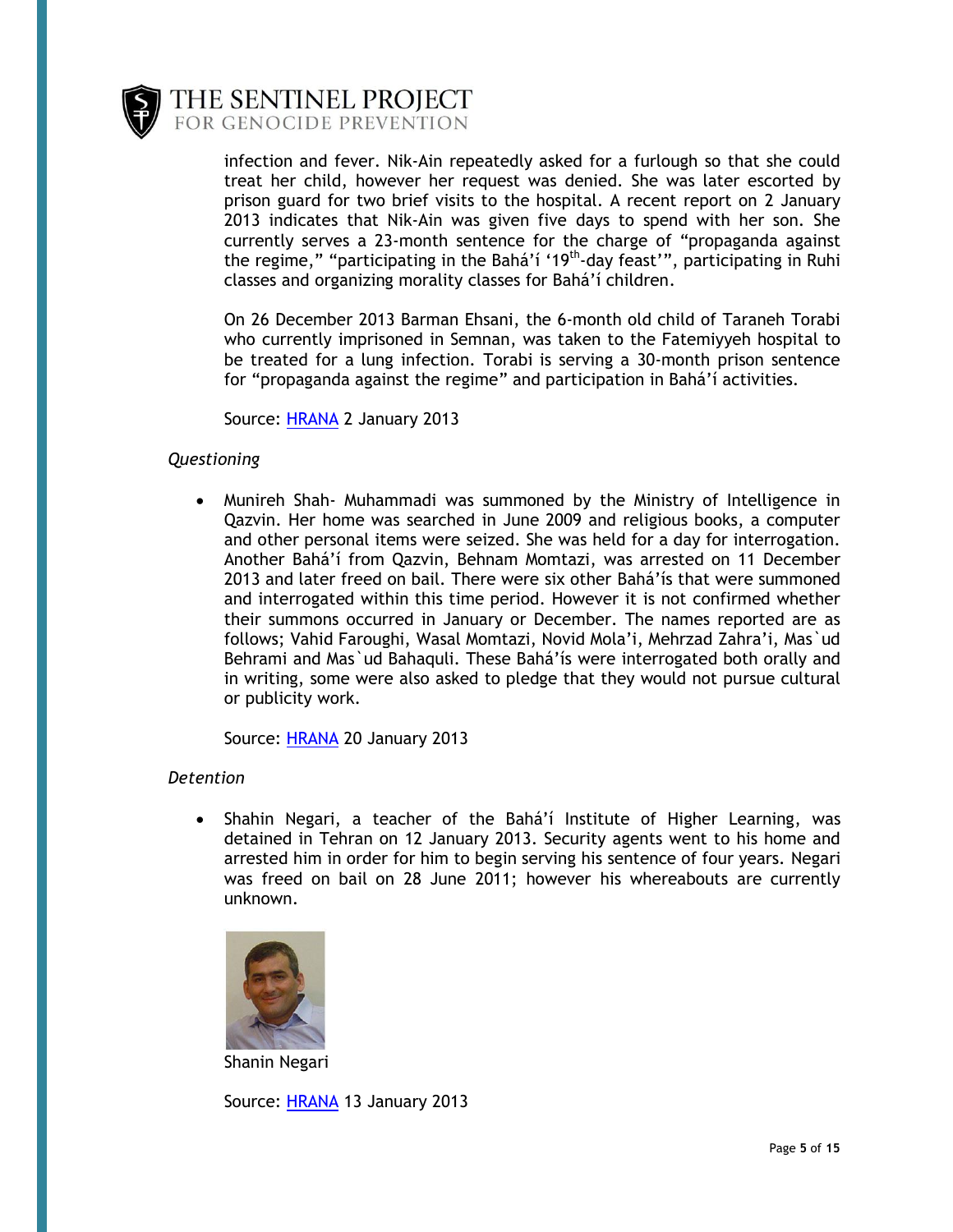

#### *Sentencing*

 Back in August 23, 2011, 35 social activists were arrested after providing aid to Eastern Azerbaijan areas that had been affected by recent Earthquake. Five Bahais; Novid Khanjani, Shayan Vahdati, Mithaq Afshar, Farid Ruhani and Vahid Khalus were among the arrestees. A court in Tabriz has sentenced Hamid Masibiyan to two years and six months, Behrouz `Alavi to two years and three months, and Seyyid Husayn Raunaqi-Mulki and Behram Shoja`i ( هرام ب شجاعی ( to two years in prison for their part in the aid effort. Fifteen others were sentenced to six months, including two Bahais: Shayan Vahdati, Farid Ruhani. All those sentenced were sentenced for assembly and collusion to commit crimes against national security. Officials had previously accused them of propaganda for the Bahai Faith and Wahhabi Islam, spying for foreign media and distributing spoiled food.

Source: [PCED](http://wp.me/pNMoJ-1Cx) 15 January 2015

#### *Sentence Beginning*

 Anisa Fana'ayan, a Bahá'í from Semnan, was summoned to Semnan prison on 19 January 2013 to commence her 22-month sentence. Fana'ayan is charged with propaganda against the regime and participation in Bahá'í administration.



Anisa Fana'ayan

Source: [HRANA](http://wp.me/pNMoJ-1C6) 12 January 2013

#### *Expulsion*

 Mithaq Imam Verdi, a student from Tehran's the K.N. Toosi University of Technology, was expelled on account of "adherence to the Bahá'í faith." Verdi was summoned two weeks prior to the final examinations of his first year of Bachelor studies. He was summoned to the University's security office and was told indirectly that he was expelled. Staff at the University commented on the decision deeming it "bizarre and illogical."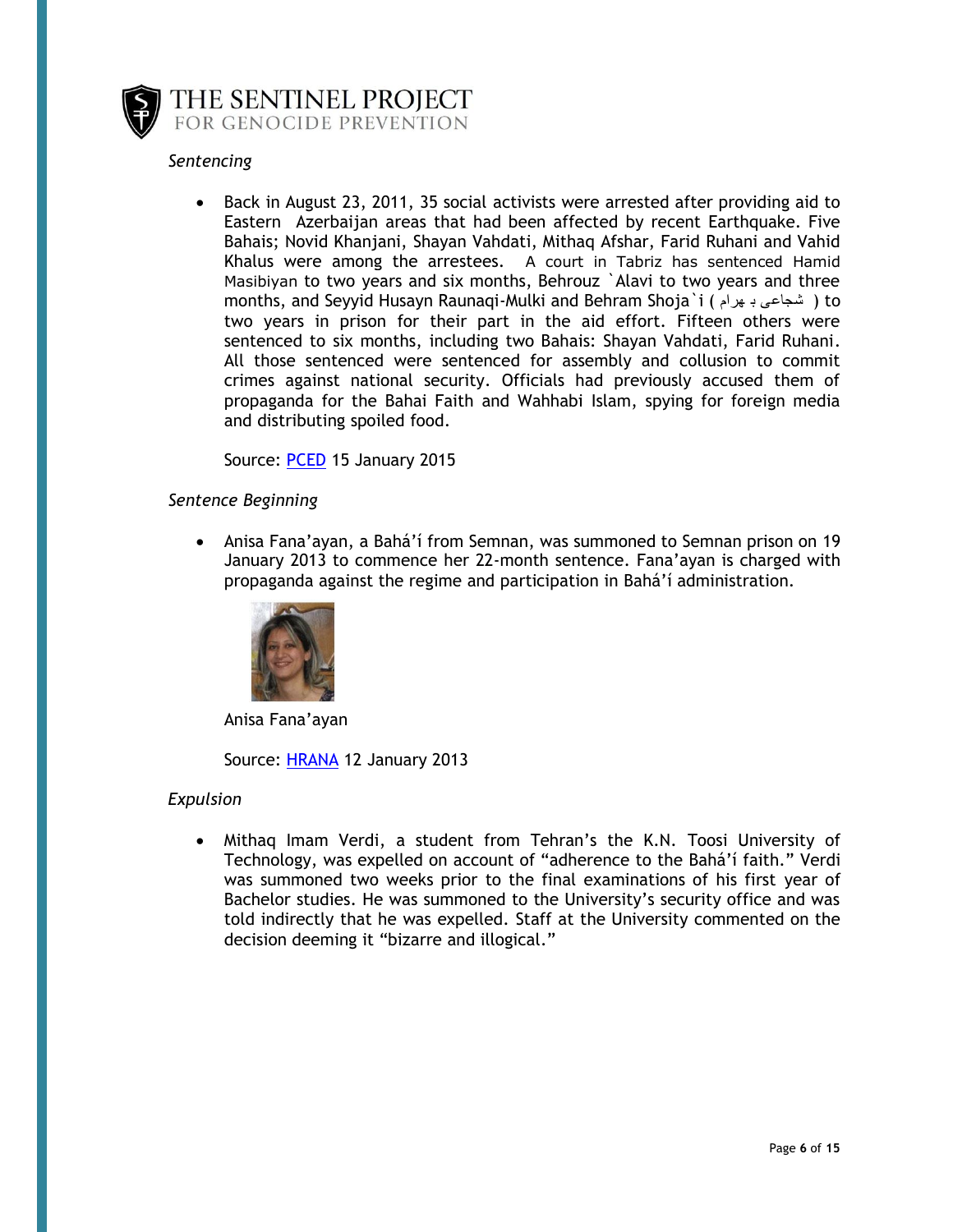



Mithaq Imam Verdi

Source: [PCED](http://wp.me/pNMoJ-1Bl) 1 January 2013

 Bahá'í student Milad Samimi Darzi was expelled from Tabari University in Babol in Mazandaran Province. Milad was in the fifth semester of an interior design program and was expelled due to his Bahá'í beliefs. Darzi was summoned on 1 January 2013 to the University Security Office, where his student card was seized and he was revoked access to the university campus. Two days prior to his end-of-term examinations he was summoned again to the security office where he received word of his expulsion after waiting two hours. Darzi questioned the decision and asked for a reason for his expulsion. He was told it was due to his bad attitude, and then was forbidden from saying goodbye to his classmates. Darzi also asked for copies of his exam and class results and was subsequently informed by University officials that they would not bear the University seal.

Another Bahá'í student, Shekufeh Darakhshaniyan, was expelled from the Tabari University in Babol. Darakhshaniyan was in the same program as Milad Samami Darzi. She was expelled on 5 January 2013 because of her Bahá'í beliefs. Darakhshaniyan was summoned by the head of the University Security Office on 1 January 2013. When she went to the education department on 5 January 2013 she received a letter which informed her that she and her cousin, Milad Samami Darzi, were being expelled because of their Bahá'í Beliefs. Furthermore, she was informed that there would be no written evidence of the expulsion provided and that their study results would not bear the University seal. Darakhshaniyan was recognized as an outstanding student having some of the highest grades amongst her peers.



Milad Samimi Darzi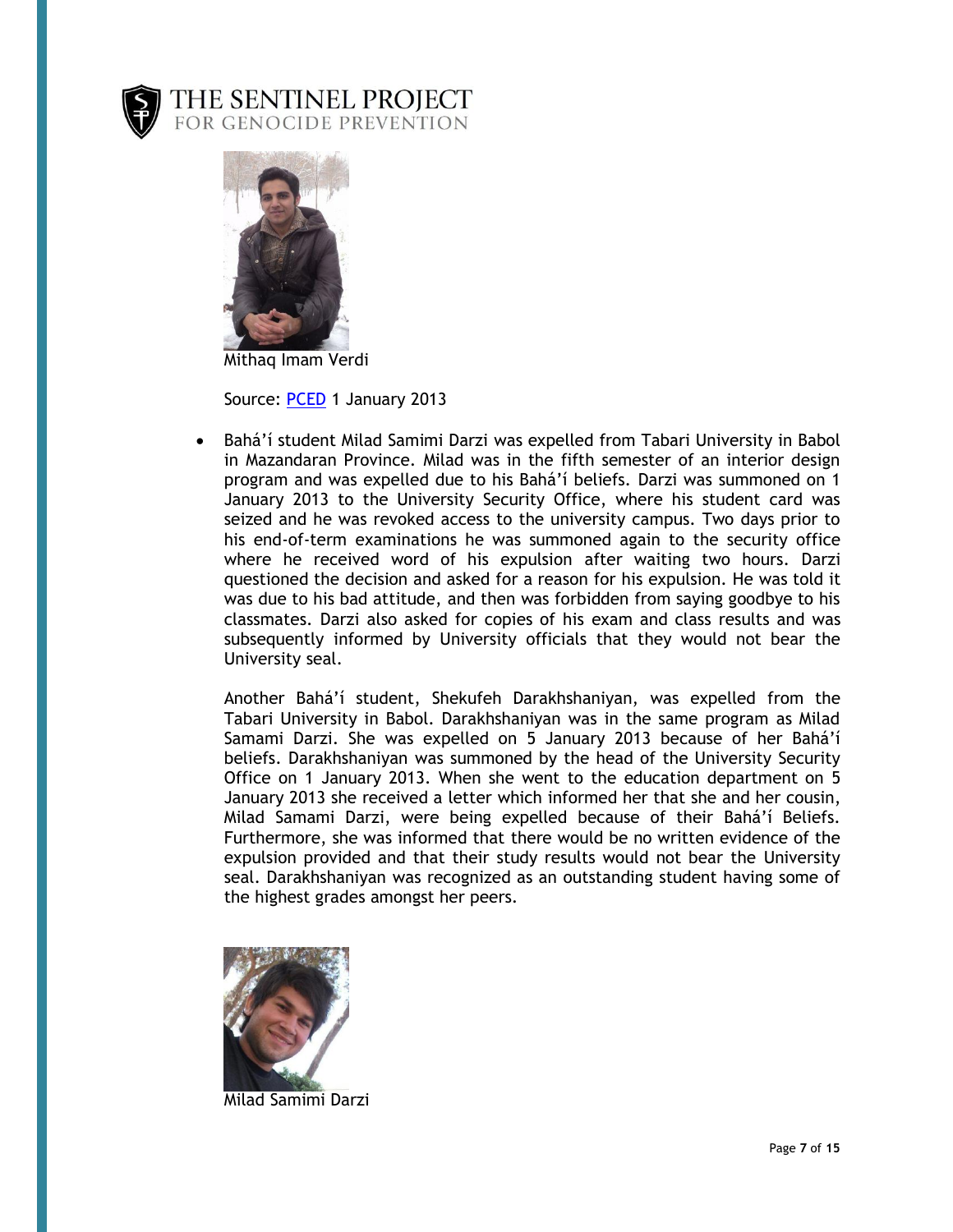

> Source: [PCED](http://wp.me/pNMoJ-1BR) 8 January 2013 Source: [PCED](http://wp.me/pNMoJ-1Cn) 14 January 2013

 Two brothers, Sama and Sirus Sabeti, were expelled from the Tabari University in Babol. Sama Sabeti was in his third semester of a Civil Engineering course, his brother Sirus was in his seventh semester of an architecture course. The brothers were instructed by telephone to report to the University Security Office on 10 January 2013. After doing so they were informed that they were barred from the University campus. They were also told by the head of security that they had been expelled because of their Bahá'í beliefs. The brothers later returned to the University to get a transcript of their school records. Multiple attempts resulted in them being informed that expelled students would not be issued transcripts.



Source: [PCED](http://wp.me/pNMoJ-1D9) 27 January 2013

 It was reported that a university in Isfahan included the category "Bahá'í" to the choice of recognized religions on its registration form. Ruya Eshraqi, a Bahá'í registrant, made this selection on her form and was expelled immediately as a result. Eshraqi tried to re-enrol twice without success.

Source: [Bahá'í News Service \(Persian\)](http://wp.me/pNMoJ-1Dh) 14 January 2013

#### *2. Prison Release*

 Didar Ra'ufi was released from the Raja'I Shah Prison on 27 January 2013 after serving his three-year sentence in full. He was sentenced for membership of the Bahá'í community and teaching the Bahá'í faith.

Source: [PCED](http://wp.me/pNMoJ-1D5) 27 January 2013

#### *3. Update*

 There is still no news regarding the charges or whereabouts of Farshid Dadar, a Bahá'í citizen who was arrested in Zahedan on 23 December 2012.



Farshid Dadar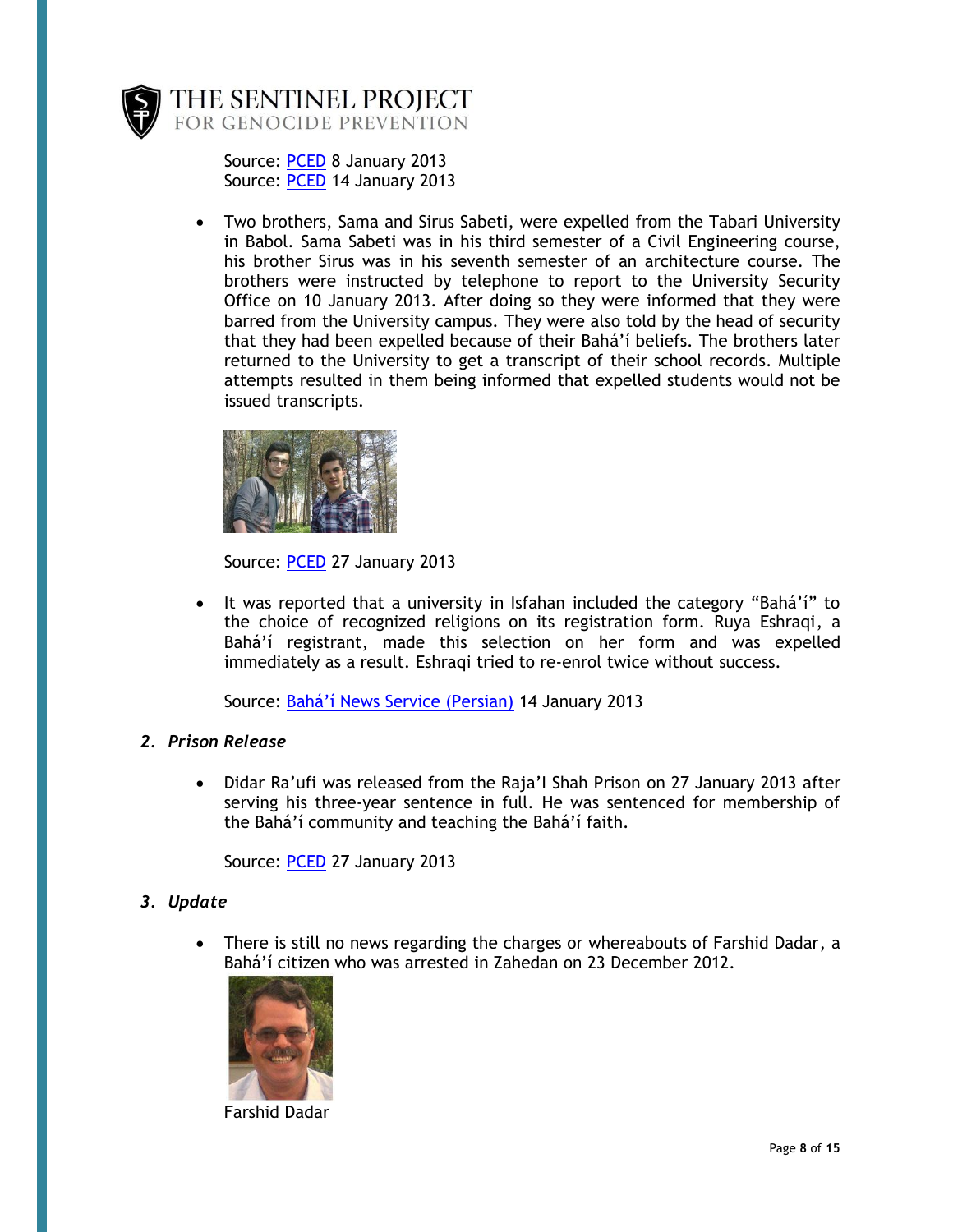

Source: [HRANA](http://wp.me/pNMoJ-1C1) January 2013

 'Adel Na'imi has been held in solitary confinement since his arrest in early July 2012. 'Adel was among the 20 Bahá'ís arrested in a wave of arrests that took place in Tehran, Mashhad and Shiraz. He is currently in block 309 of Evin prison in Tehran. It is important to note 'Adel has not been moved to the general wing in block 350, where prisoners of conscience are typically housed. 'Adel suffers from diabetes.

Source: [PCED](http://wp.me/pNMoJ-1Cf) 13 January 2013

 On 21 October 2012 Ramin Shahyari and his brother Farzin were arrested in the city of Elamshahr, Tehran province. The Bahá'í brothers were later taken to Evin prison. The brothers were summoned by the Revolutionary Court and were arrested upon their arrival. During their 3-month imprisonment the brothers were only permitted to contact their family members once.

Source: [HRANA](http://wp.me/pNMoJ-1Cj) 13 January 2013

#### *4. International / Political*

 On 1 January 2012, The United States House of Representatives passed Resolution 134 that condemns the Iranian government for their state-sponsored persecution of the Iranian minority as well as its continued violation of the International Convention on Human Rights. Resolution 134 (H.Res 134) is the  $12<sup>th</sup>$  House resolution that addresses the oppression of the Bahá'ís of Iran. Mr. Kenneth E. Bowers, Secretary of the National Spiritual Assembly, confirmed that this action has been affirming to the Bahá'í community. He expressed, "We are convinced that this continued international pressure has kept the situation for the Bahá'ís in Iran from getting much worse. The resolution passed also called upon the President, Secretary of State and other nations to condemn the ongoing persecution of the Bahá'ís, demanding the release of religious prisoners." The resolution also urged the President and Secretary of State utilize measures "to sanction officials of the Government of Iran and other individuals directly responsible for egregious human rights violations in Iran." Anthony Vance, the Director of Public Affairs for the Bahá'ís of the United States, warns that the number of imprisoned Bahá'ís in Iran has reached 116, more than double the amount in 2011 which saw 56 Bahá'ís imprisoned.

Source: [Bahá'í Faith](http://iran.bahai.us/2013/01/02/u-s-house-of-representatives-passes-resolution-134-condemning-the-persecution-of-baha%E2%80%99is-in-iran/) 2 January 2013

 Egypt's Minster of Education, Ibrahim Ghoneim, told the Akbar-Youm newspaper that Bahá'ís will not be enrolled in Egyptian Public Schools as that would violate the country's constitution; "The Constitution only recognizes the three Abrahamic religions, and as religion is a subject taught in schools, they do not meet the requirements for enrolment."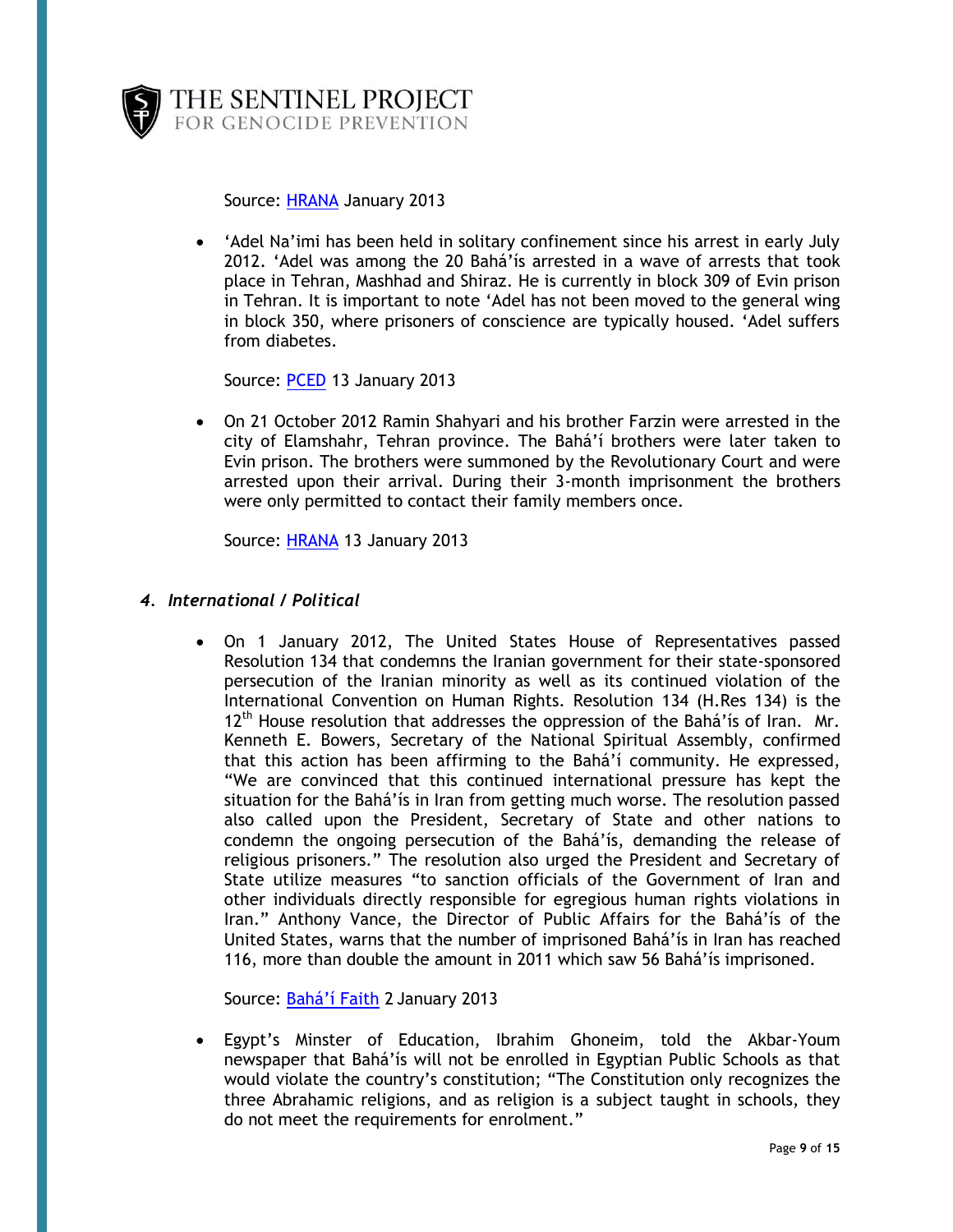

Source: [Egypt Today](http://wp.me/pNMoJ-1BH) 6 January 2013

• Iranian media announced that nuclear talks between Iran and world powers which were supposed to take place in January 2013 have been postponed. Both the Mehr and Fars news agencies reported that the world powers are not prepared for January negotiations and that an alternative date has been set for February. A Spokesperson for the head of the G5 negotiations claimed that Iran is attempting to delay the talks. On the same day (January 23) Iranian Foreign Minister, Akbar Salehi, announced that he had called on Egyptian authorities to host the talks between Iran and the world powers. Michael Mann, the spokesperson to the G5, and head of negotiations, Catherine Ashton, stated the following, "We proposed concrete dates and venues in December. Ever since then we have been very surprised to see Iran come back to us again and again with new preconditions on the modalities of the talks, for example by changing the venue and delaying their responses."

Source: [Radio Zamaneh](http://www.radiozamaneh.com/english/content/nuclear-talks-delayed-until-next-month) 26 January 2013

#### **Commentary and Analysis**

**5.** Analyst Observations

The growing amount of international concern with respect to the state of humanitarian affairs in Iran is very encouraging. As noted in past reports we have been very concerned that the realpolitik agenda in the context of Iran (i.e. its nuclear program) would overshadow the repression of Iran's minority groups. It is still uncertain how much this international concern will offset the dominance of the realpolitik agenda regarding Iran; however it is a step in the right direction towards raising the imperative of protecting Iran's most vulnerable community.

The affirmation to the Bahá'í community regarding international awareness has basis in historical fact. In his paper on the ideological genocide of the Bahá'ís in Iran, Friedrich Affolter highlights the continued support and concern for the Bahá'ís by the international community as one of the key reasons for its resilience in the face of mounting historical repression. The cosmopolitan ethos of the Bahá'í theology has also been a factor that has contributed to this support.

Whatever their intentions with their nuclear facilities, The Iranian Regime appears to be placing a premium on not appearing as the aggressor on the international stage and cementing strategic partnerships with like-minded regional allies. Iran's request to have their nuclear negotiations hosted by Egypt, a country that mirrors its own repression of the Bahá'í minority, may be indicative of this. Early last year we reported that Iran has been seeking to ingratiate itself with Egypt after diplomatic relations with the country had cooled. Egypt's recent announcement regarding its constitutional stance on its own religious minorities may embolden Iran to exploit this common ground and to rebuff international criticism where its humanitarian record is concerned.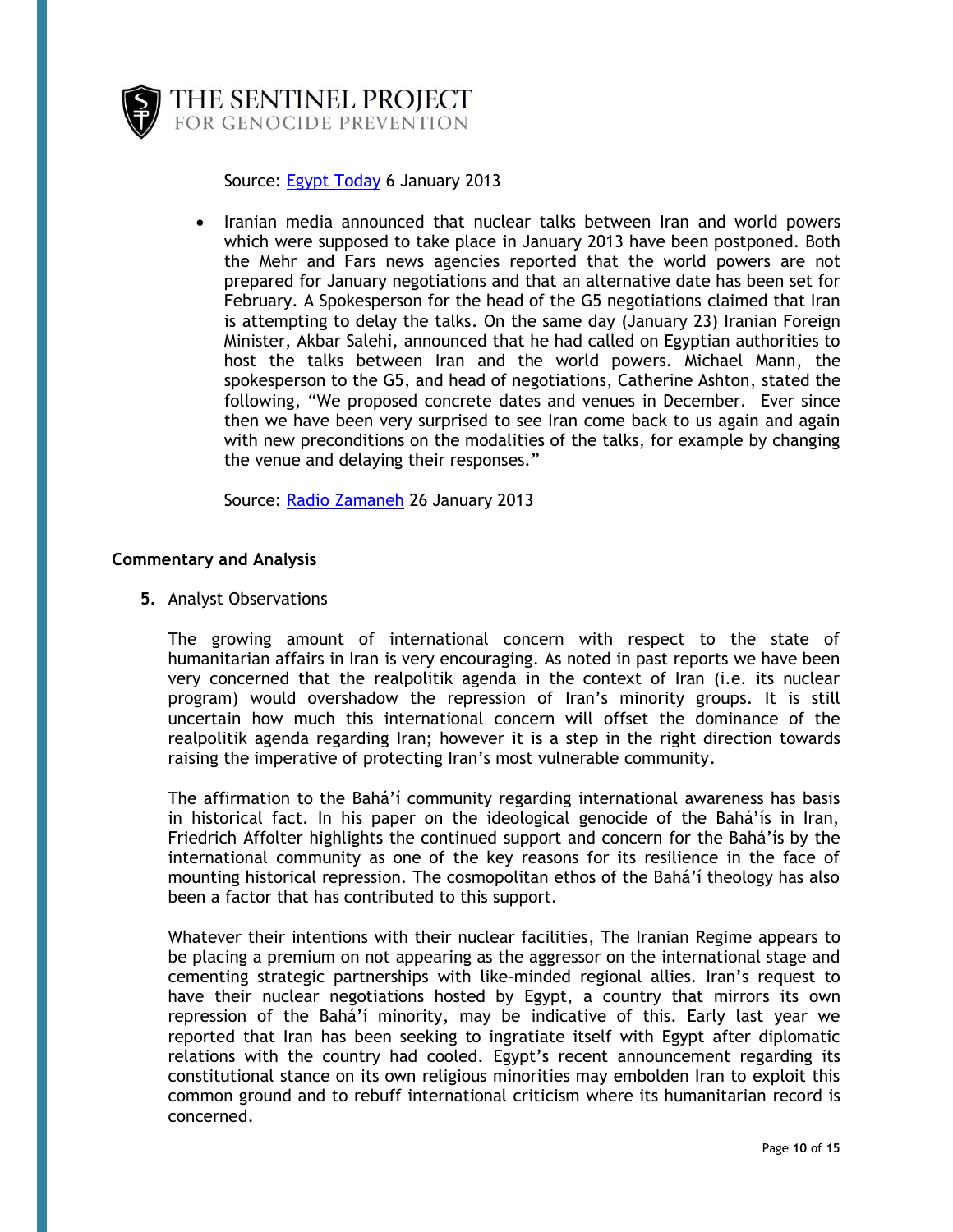

It is important to note that despite the historical resilience of the Bahá'í community in light of sustained international awareness, the very existence and theology of the Bahá'í remains both an ontological threat and confirmation of violent Islamic messianism and apocalyptic edicts. The presence of infidels who deviate from the "divine path" has been identified in the Quran as an indication that the end-times are near, a period destined to provide justification for Islamic methodology and ideology. In a way the mutually-reinforcing effects of Bahá'í resilience, and the messianic ethos in Islam where infidels are concerned, creates a vicious cycle. Monitoring and prevention efforts should focus on subtle yet significant shifts in anti-Bahá'í persecution, identifying any flashpoints that could trigger this vicious cycle into escalated violence.

Though there is international awareness and support for the Bahá'í community, the threat to their long-term wellbeing should not be discounted.

It is unclear what effect the humanitarian-levelled sanctions will have on Iran. If Iran's obstinacy to past sanctions is any indication, it may not do much other than further exacerbate an economically-volatile status quo.



#### **6. Statistics and Graphs**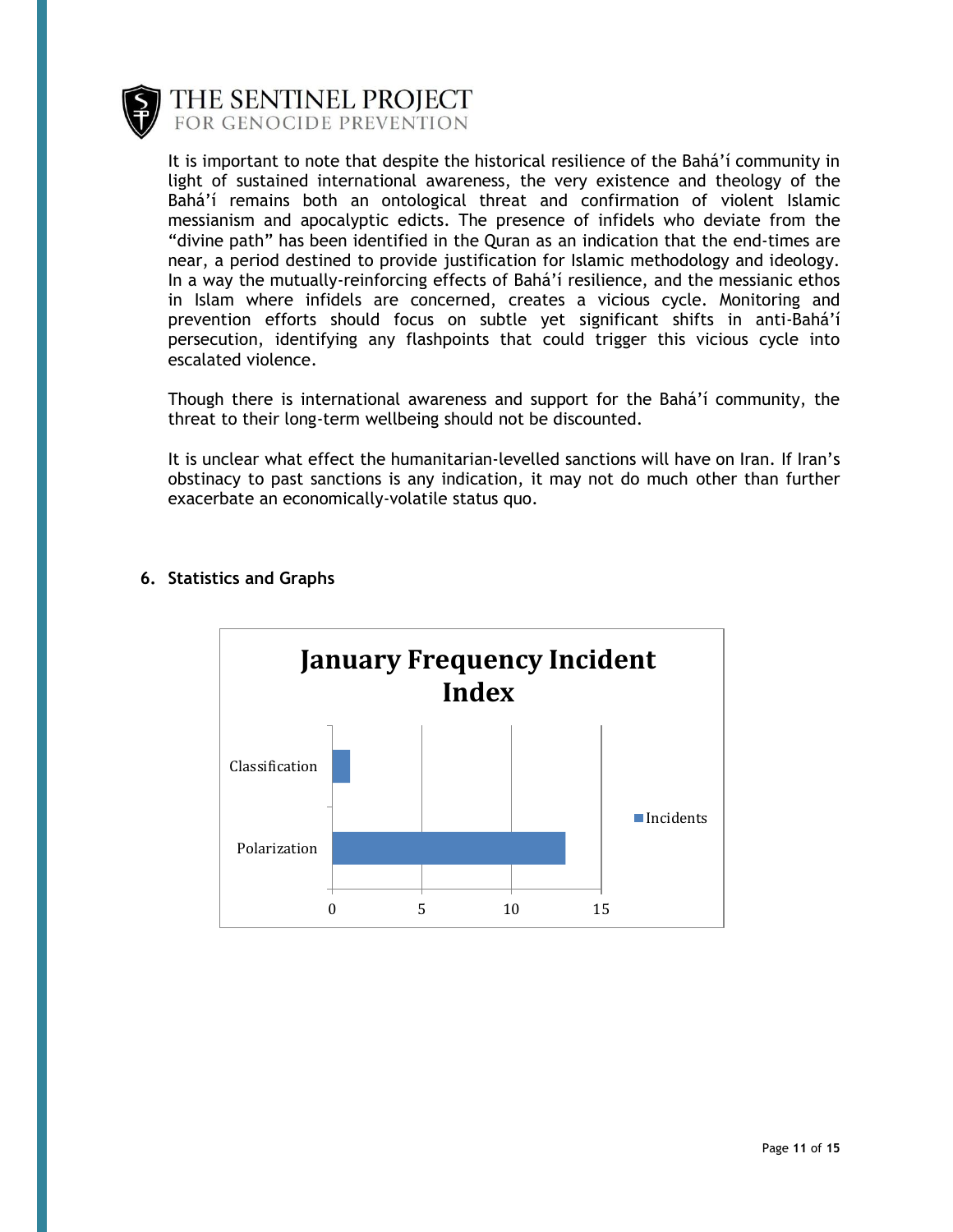



**Regional Incident Index**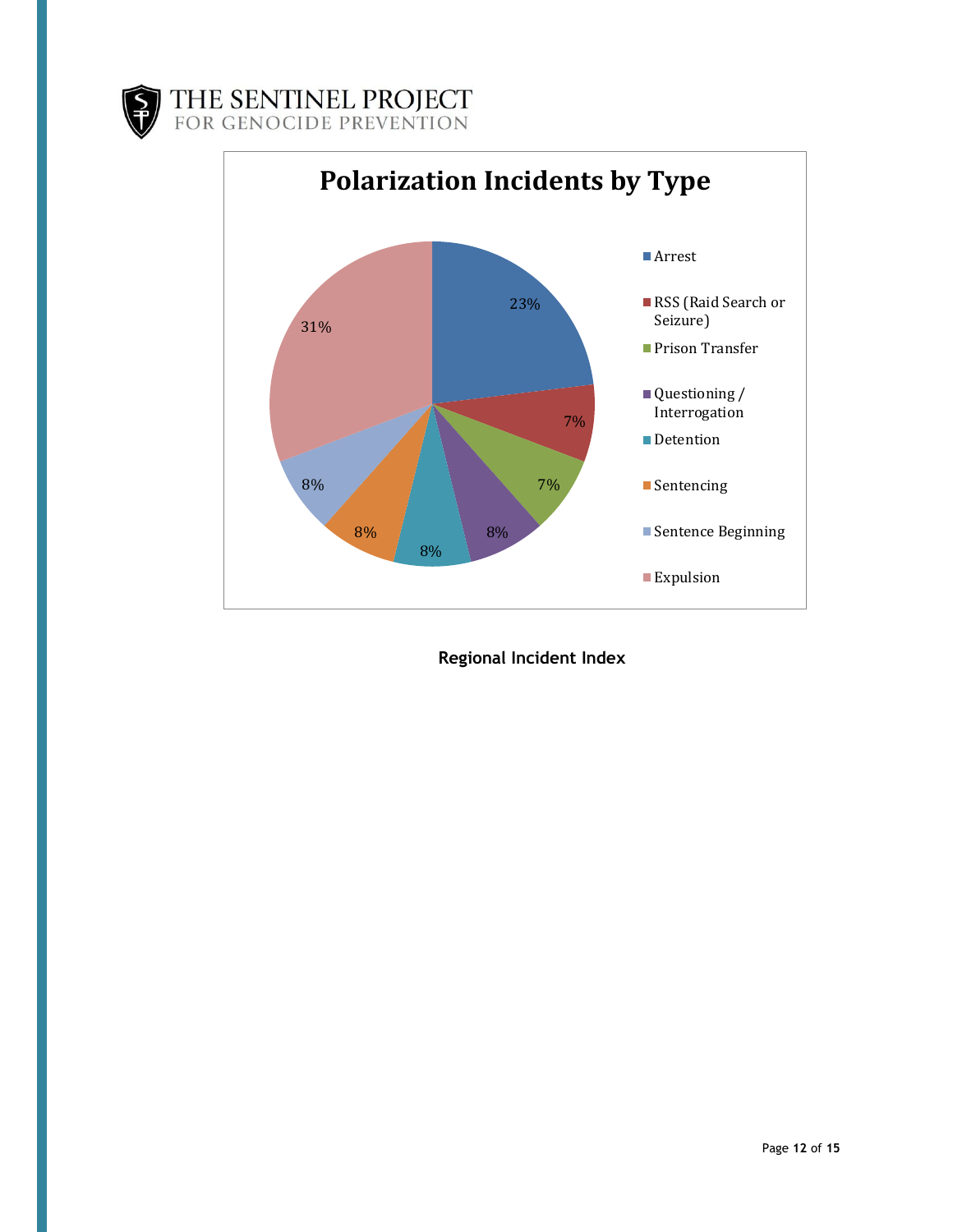

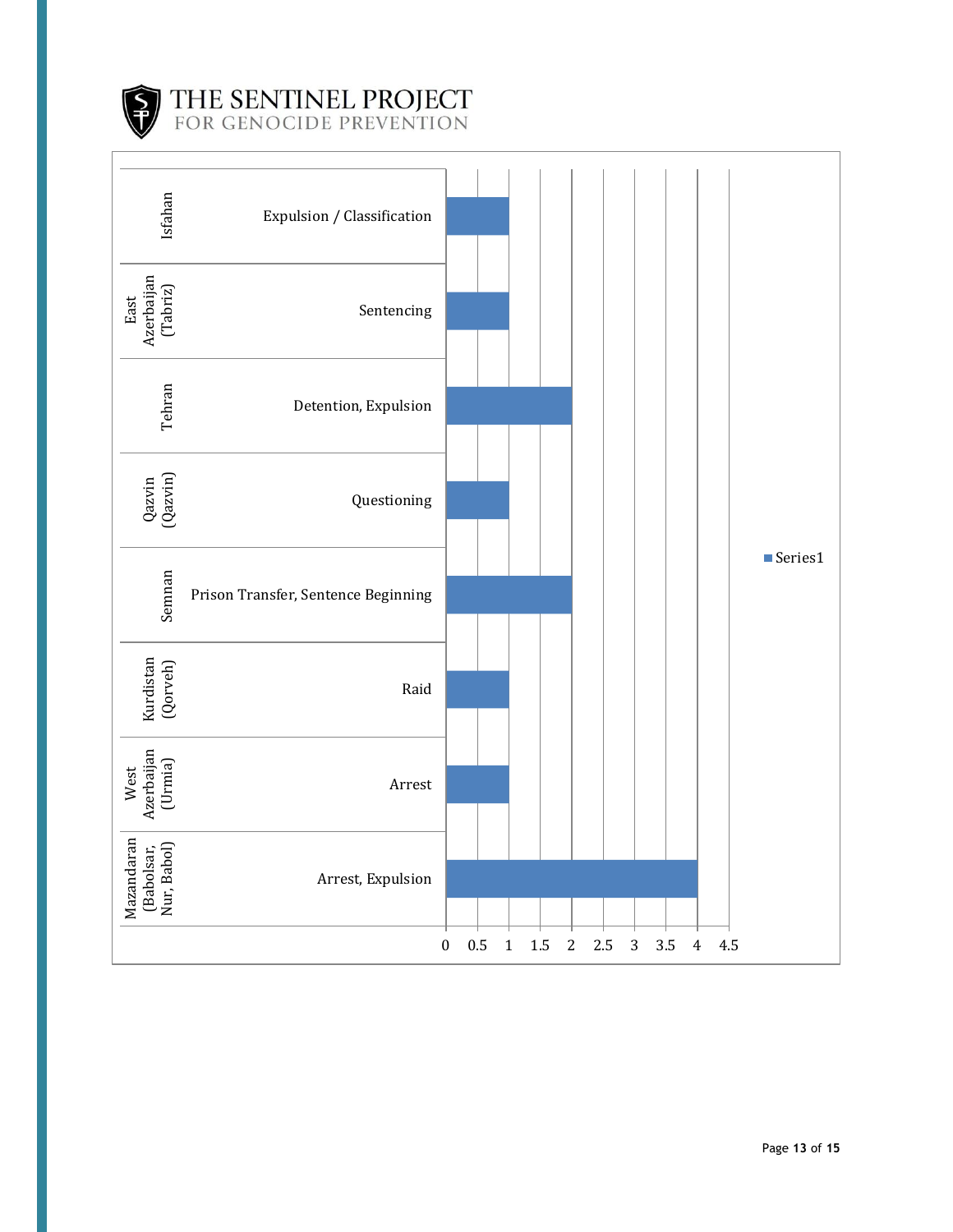

### **One Month Comparison**

# Incident Frequency and Typology

|                                  | December 2012                   | January 2013                  |
|----------------------------------|---------------------------------|-------------------------------|
| <b>Operating Process Factors</b> | <b>Classification (Stage 1)</b> | Classification (Stage 1)      |
| (8 Stage Model of Genocide)      | Dehumanization (Stage 3)        | Polarization (Stage 5)        |
|                                  | Polarization (Stage 5)          |                               |
| Frequency                        | Classification - 1 Event        | Classification - 1 Event      |
|                                  | Dehumanization - 1 Event        | Polarization - 14 Events (-3) |
|                                  | Polarization - 17 Event         |                               |

# Polarization Incidents by Type

|                           | December 2012           | January 2013                  |
|---------------------------|-------------------------|-------------------------------|
| Most Frequent Occurrence  | Arrest (35%)            | Expulsion (31%)               |
| Least Frequent Occurrence | Harassment and Business | Raid Search & Seizure, Prison |
|                           | Closure (6% Each)       | Transfer (7% Each)            |

|                     | December 2012          | January 2013        | <b>Recurring Provinces</b> |
|---------------------|------------------------|---------------------|----------------------------|
| Number of Provinces | 10 Provinces           | 8 Provinces         | Tehran, Qazvin,            |
|                     | Golestan, Tehran,      | Isfahan, East       | Isfahan,                   |
|                     | Mashhad, Sistan &      | Azerbaijan, Tehran, | Mazandaran,                |
|                     | Baluchistan, Alborz,   | Qazvin, Semnan,     | Isfahan, Semnan            |
|                     | Qazvin, Fars, Isfahan, | Kurdistan, West     |                            |
|                     | Mazandaran, Semnan     | Azerbaijan,         |                            |
|                     |                        | Mazandaran          |                            |

#### **One Year Comparison**

# Incident Frequency and Typology

|                                  | January 2012             | January 2013                    |
|----------------------------------|--------------------------|---------------------------------|
| <b>Operating Process Factors</b> | Dehumanization (Stage 3) | Classification (Stage 1)        |
| (8 Stage Model of Genocide)      | Polarization (Stage 5)   | Polarization (Stage 5)          |
| Frequency                        | Dehumanization - 1 Event | Classification - 1 Event        |
|                                  | Polarization - 10 Events | Polarization - 14 Events $(+4)$ |

## Polarization Incidents by Type

|                           | January 2012                 | January 2013                  |
|---------------------------|------------------------------|-------------------------------|
| Most Frequent Occurrence  | Sentencing (40%)             | Expulsion (31%)               |
| Least Frequent Occurrence | <b>Business Closure,</b>     | Raid Search & Seizure, Prison |
|                           | Summons/Interrogation,       | Transfer (7% Each)            |
|                           | Expulsion, Arrest (10% Each) |                               |